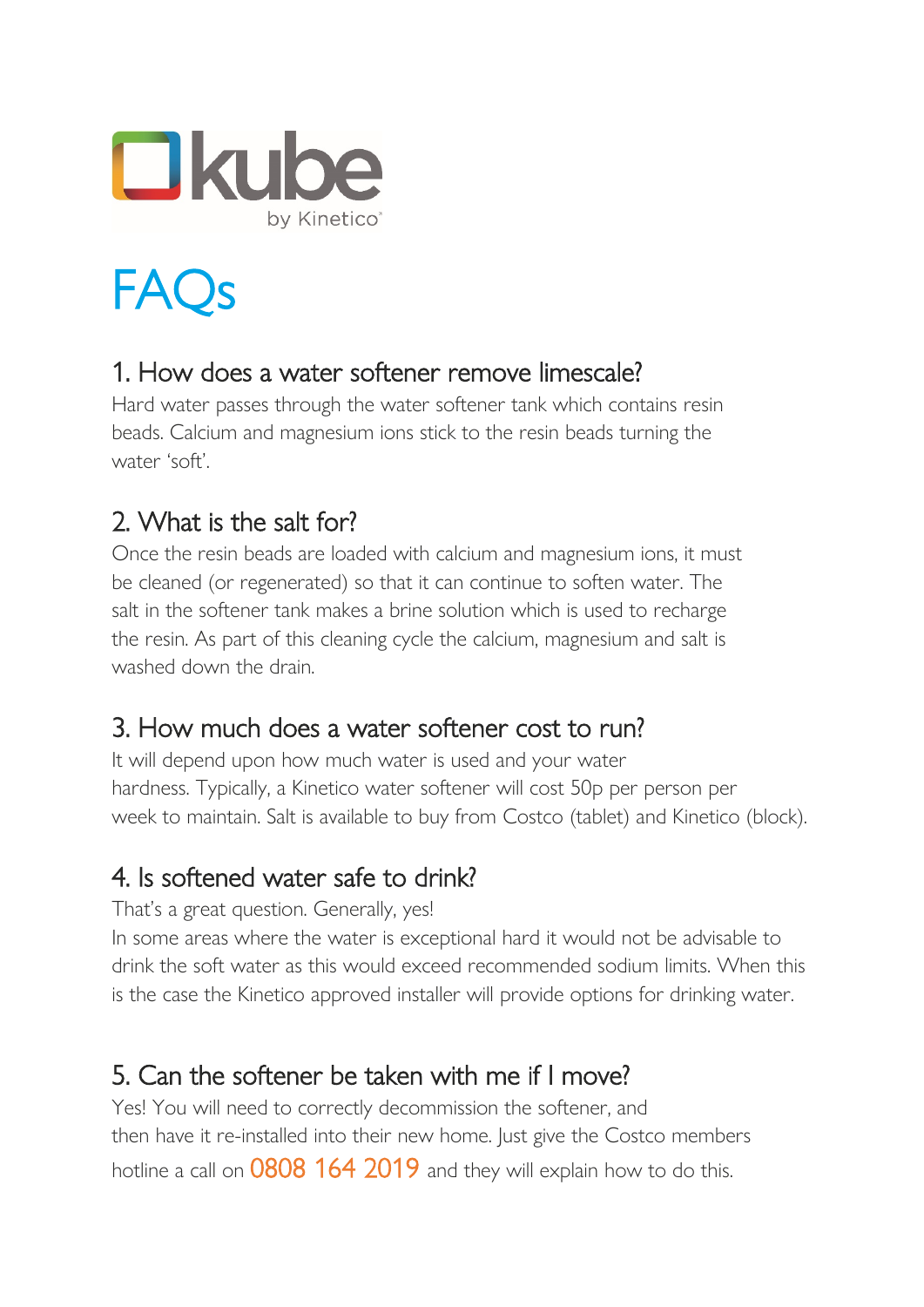## 6. Where is it installed?

The water softener is normally installed near to the mains stop cock to ensure as much of the home as possible is supplied by soft water. Access to a drain and overflow will be required.

## 7. Will it remove existing limescale?

The installation of a water softener will start to remove existing lime scale. But this will take time! It can take more than 3 years depending upon the damage.

# 8. Will it invalidate my boiler warranty?

It is advisable that you checks this with the boiler manufacture.

#### 9. Will I require a separate mains water tap?

Fitting a separate mains tap is currently a recommendation from WRAS and the UKWTA – as there is a requirement for your water supplier to be able to test the incoming mains supply for your property. This has no bearing on the ability to drink soft water.

## 10. How long will it take to install?

A Kinetico water softener should usually take around 3 – 4 hours to install by an approved authorise Kinetico dealer.

#### 11. Can the garden be watered with soft water?

It is advisable to bypass the softener when watering the garden as it will increase the salt usage.

## 12. How much less detergent, soap and shampoo products should be use?

When using soap or cleaners with soft water, start by cutting the amount of soap that is normally used in half. You may even find they you can use as little as a quarter of the amount used before.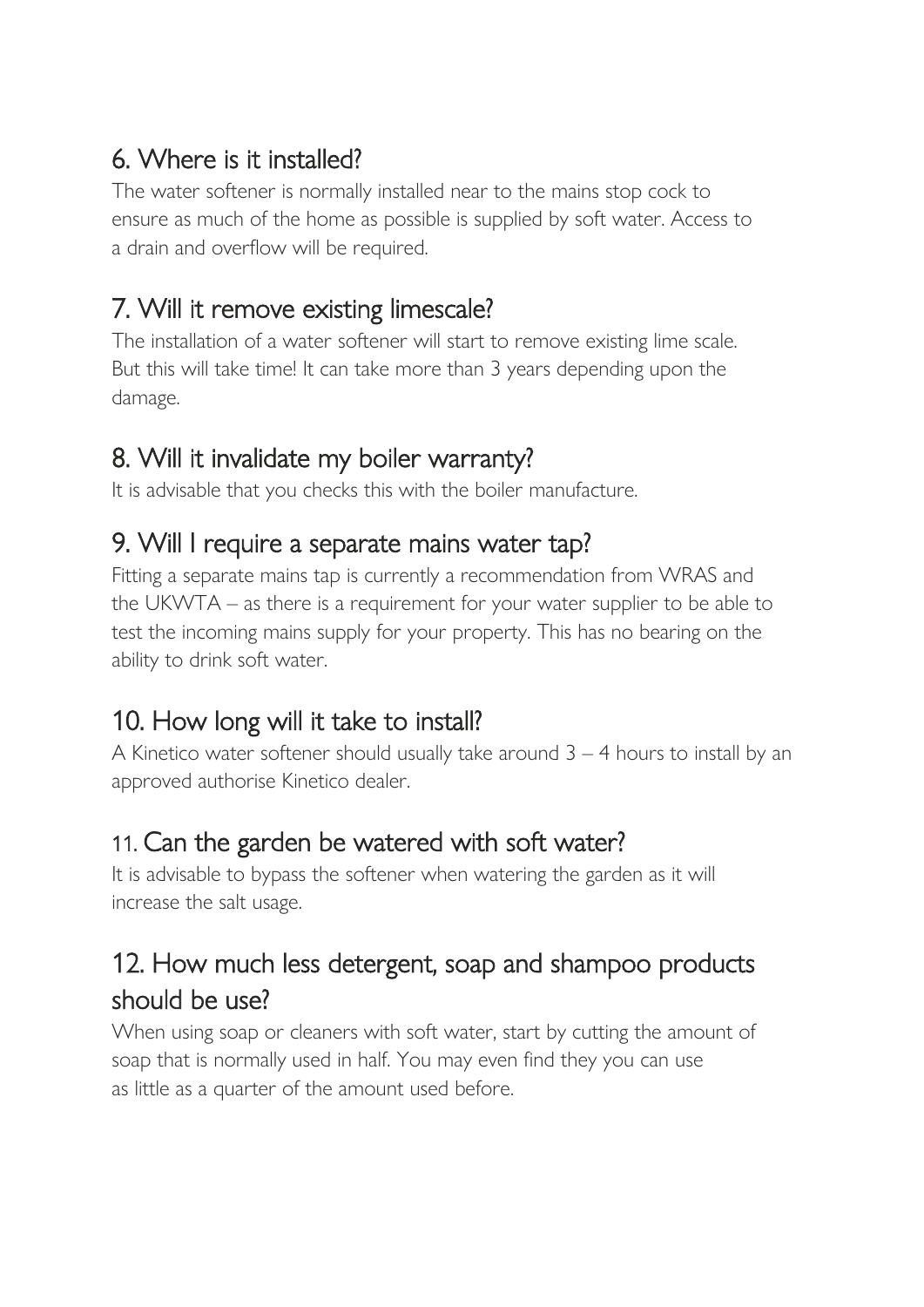## 13. Does the dishwasher still need to be filled with salt?

No! As the dishwasher will now be supplied with soft water, salt no longer needs to be added. Please also check the dishwasher's manual for any reference to a hardness setting and set the dishwasher for the lowest possible level.

#### 14. What service & maintenance does it require?

Adding salt to your machine is the only maintenance you'll have to do. You'll see the salt level gradually go down – when it's at a very low level, it's time to refill. There is no need to enter into unnecessary expensive service contracts.

#### 15. Is a water softener noisy?

Kinetico water softeners operate at low noise levels.

#### 16. Flow Rates

Kinetico water softeners operate at effective flow rates for UK homes. Flow rates are dependant upon many factors including your home pipe size, boiler incoming pressure. A Kinetico water softener will not reduce flow rates.

## 17. Where is it made?

Kinetico water softeners are made in the USA. The United States is the home of water softening and water treatment. All the largest and reputable manufactures are based there. Kinetico water softeners are designed specifically for the UK market.

#### 18. How do you compare against…...?

Unfortunately, we do not compare against competitor products. We are more than happy to provide you all the information you require about Kinetico water softeners, so you can make an informed decision.